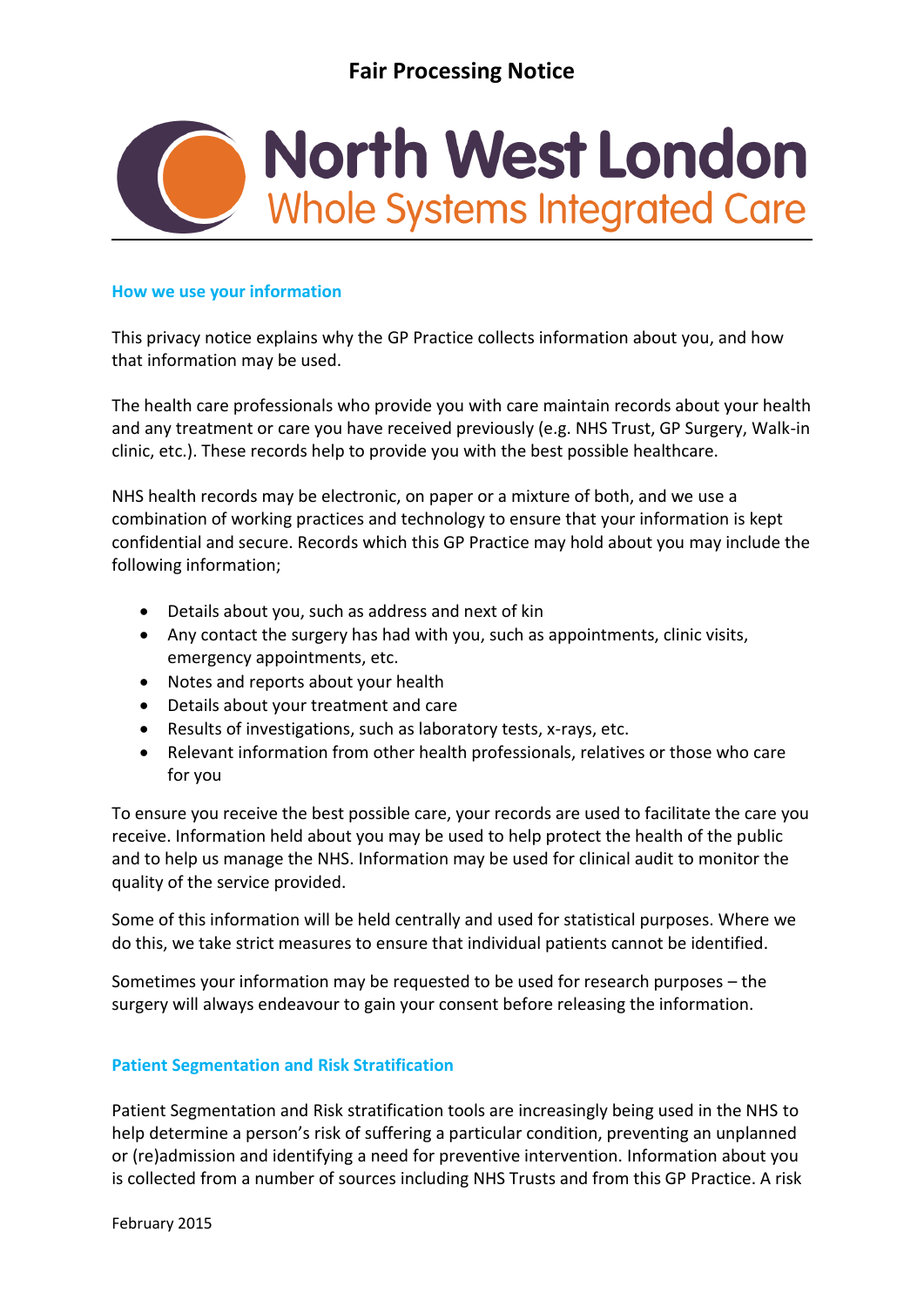# **Fair Processing Notice**

score is then arrived at through an analysis of your de-identified information using software managed by the Brent CCG as the data processor and is only provided back to your GP or member of your care team as data controller in an identifiable form. Patient Segmentation and Risk stratification enables your GP to focus on the preventing ill health and not just the treatment of sickness. If necessary your GP may be able to offer you additional services.

Please note that you have the right to opt out.

Should you have any concerns about how your information is managed at the surgery please contact the Practice Manager to discuss how the disclosure of your personal information can be limited.

#### **How do we maintain the confidentiality of your records?**

We are committed to protecting your privacy and will only use information collected lawfully in accordance with the Data Protection Act 1998 (which is overseen by the Information Commissioner's Office), Human Rights Act, the Common Law Duty of Confidentiality, and the NHS Codes of Confidentiality and Security.

Every member of staff who works for an NHS organisation has a legal obligation to keep information about you confidential. Anyone who receives information from an NHS organisation has a legal duty to keep it confidential.

We maintain our duty of confidentiality to you at all times. We will only ever use or pass on information about you if others involved in your care have a genuine need for it. We will not disclose your information to any third party without your permission unless there are exceptional circumstances (i.e. life or death situations), or where the law requires information to be passed on.

#### **Who are our partner organisations?**

We may also have to share your information, subject to strict agreements on how it will be used, with the following organisations;

- NHS Trusts
- Specialist Trusts
- Independent Contractors such as dentists, opticians, pharmacists
- Private Sector Providers
- Voluntary Sector Providers
- Ambulance Trusts
- Clinical Commissioning Groups
- Social Care Services
- Local Authorities
- Fducation Services
- Fire and Rescue Services
- Police
- Other 'data processors'